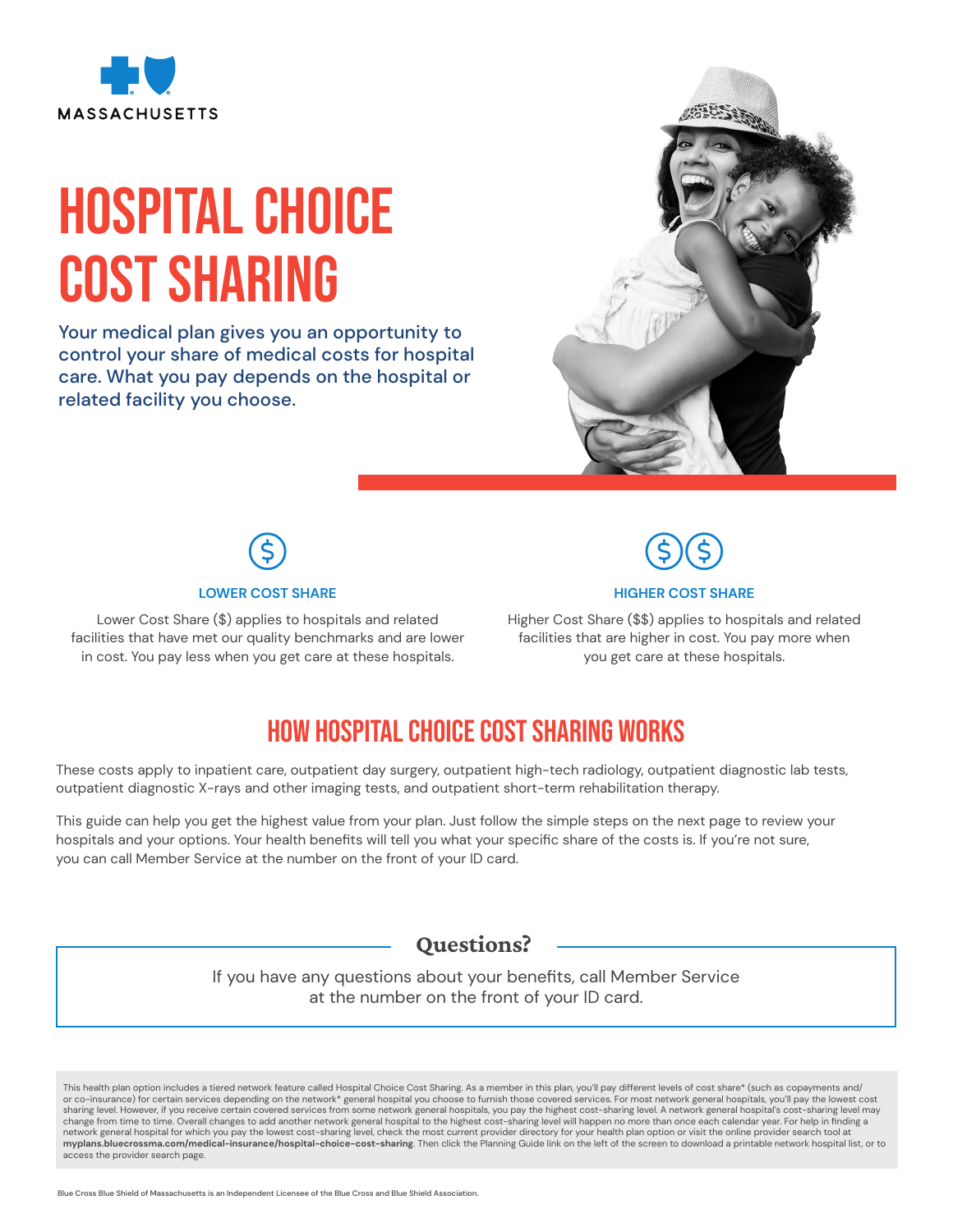## Follow these simple steps

#### **Step 1: Make a List of the Hospitals Where You Receive Care**

 $\bm{\boxplus}$ 

Ĥ

In the table below, (highlight/circle/check off) the hospitals and clinics where you and your family go for care. Be sure to check which hospitals your doctors are affiliated with when you make your selections.

### **Step 2: Find Out What You'd Pay at the Hospitals Where You Receive Care**

Finding out whether your hospitals have a Lower or Higher Cost Share is easy:

- Visit the Hospital Choice Cost Sharing website at **myplans.bluecrossma.com/medical-insurance/ hospital-choice-cost-sharing**.
- Review the hospital list included with this document to check your hospitals.
- Call **1-888-636-4808**. Our specially trained Member Service associates are ready to help you review your current hospitals.



#### **Step 3: Choose Hospitals with a Lower Cost Share**

If you go to Higher Cost Share hospitals, you might consider switching to Lower Cost Share hospitals. This will allow you to pay less every time you get care.

We can help you quickly and easily pick Lower Cost Share hospitals near where you live or work. Call Member Service at **1-888-636-4808**. You can also use our hospital search at the Hospital Choice Cost Sharing website: **myplans.bluecrossma.com/ medical-insurance/hospital-choice-cost-sharing**.

If you have any questions about your benefits, call Member Service at the number on the front of your ID card.

## HOSPITAL LIST

| <b>HOSPITAL NAME</b>                             | <b>CITY</b> | <b>STATE</b> | <b>MEMBER COST SHARE</b> |
|--------------------------------------------------|-------------|--------------|--------------------------|
| Addison Gilbert Hospital                         | Gloucester  | <b>MA</b>    | Lower                    |
| Anna Jaques Hospital                             | Newburyport | MA           | Lower                    |
| <b>Athol Memorial Hospital</b>                   | Athol       | <b>MA</b>    | Lower                    |
| Baystate Franklin Medical Center                 | Greenfield  | MA           | Lower                    |
| <b>Baystate Medical Center</b>                   | Springfield | <b>MA</b>    | Higher                   |
| <b>Baystate Wing Hospital</b>                    | Palmer      | <b>MA</b>    | Lower                    |
| <b>Berkshire Medical Center</b>                  | Pittsfield  | <b>MA</b>    | Lower                    |
| Beth Israel Deaconess Hospital-Milton            | Milton      | <b>MA</b>    | Lower                    |
| Beth Israel Deaconess Hospital-Needham<br>Campus | Needham     | <b>MA</b>    | Lower                    |
| Beth Israel Deaconess Hospital-Plymouth          | Plymouth    | <b>MA</b>    | Lower                    |
| Beth Israel Deaconess Medical Center             | Boston      | <b>MA</b>    | Lower                    |
| <b>Beverly Hospital</b>                          | Beverly     | MA           | Lower                    |
| <b>Boston Children's Hospital</b>                | Boston      | <b>MA</b>    | Higher                   |
| Boston Children's at Lexington                   | Lexington   | <b>MA</b>    | Lower                    |
| Boston Children's at Peabody                     | Peabody     | <b>MA</b>    | Lower                    |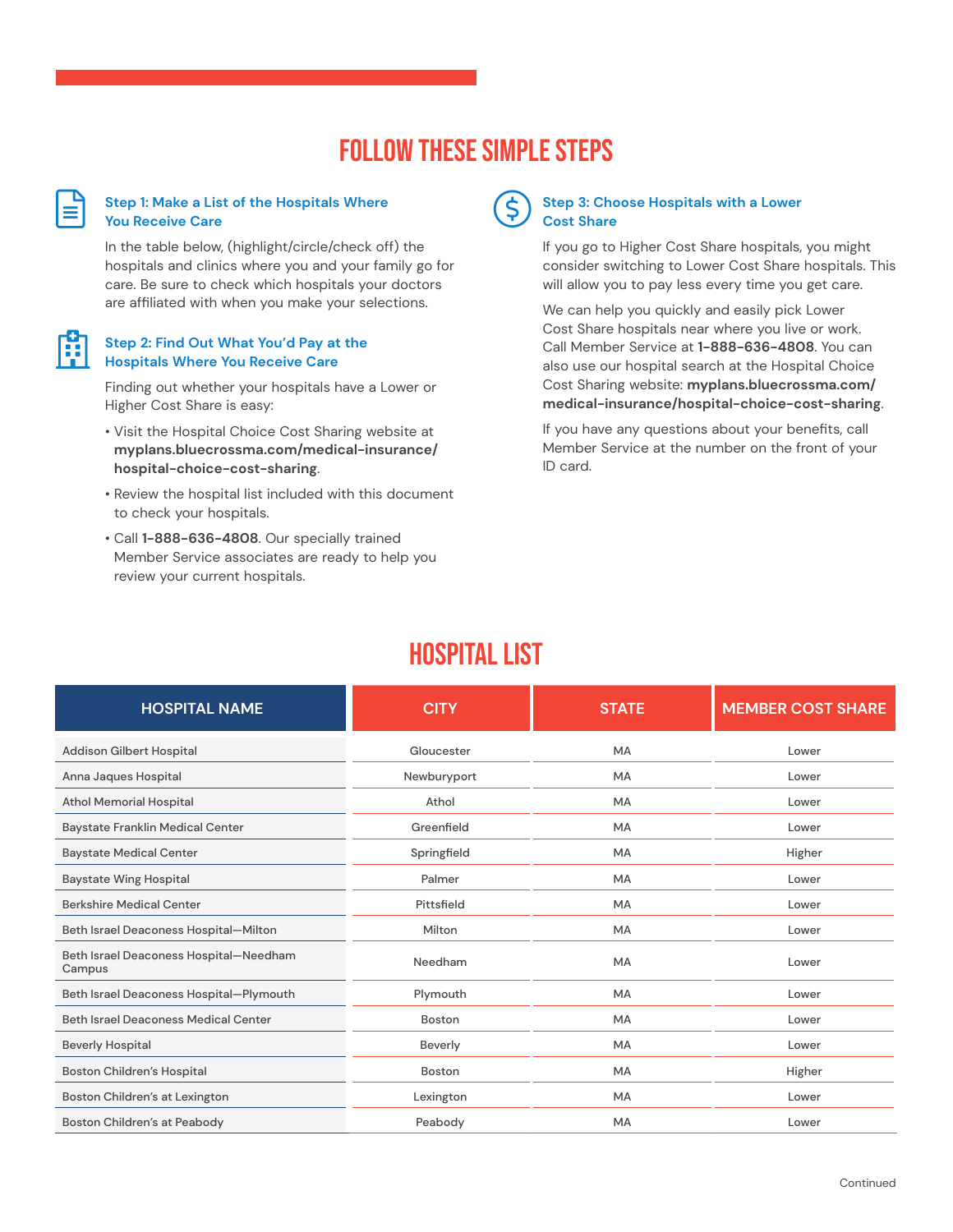| <b>HOSPITAL NAME</b>                                                                     | <b>CITY</b>             | <b>STATE</b> | <b>MEMBER COST SHARE</b> |
|------------------------------------------------------------------------------------------|-------------------------|--------------|--------------------------|
| Boston Children's at Waltham                                                             | Waltham                 | MA           | Lower                    |
| <b>Boston Medical Center</b>                                                             | Boston                  | <b>MA</b>    | Lower                    |
| Brigham and Women's Hospital                                                             | Boston                  | <b>MA</b>    | Higher                   |
| Brigham and Women's/Mass General Health Care<br><b>Center at Patriot Place</b>           | Foxborough              | MA           | Lower                    |
| Cambridge Health Alliance-Cambridge Campus                                               | Cambridge               | MA           | Lower                    |
| Cambridge Health Alliance-Somerville Campus                                              | Somerville              | MA           | Lower                    |
| Cambridge Health Alliance-Whidden Campus                                                 | Everett                 | MA           | Lower                    |
| Cape Cod Hospital                                                                        | Hyannis                 | MA           | Higher                   |
| Carney Hospital                                                                          | Dorchester              | MA           | Lower                    |
| <b>Clinton Hospital</b>                                                                  | Clinton                 | MA           | Lower                    |
| <b>Cooley Dickinson Hospital</b>                                                         | Northampton             | MA           | Lower                    |
| Dana-Farber Cancer Institute                                                             | Boston                  | MA           | Higher                   |
| <b>Emerson Hospital</b>                                                                  | Concord                 | <b>MA</b>    | Lower                    |
| <b>Fairview Hospital</b>                                                                 | <b>Great Barrington</b> | MA           | Higher                   |
| <b>Falmouth Hospital</b>                                                                 | Falmouth                | MA           | Lower                    |
| Faulkner Hospital                                                                        | Jamaica Plain           | MA           | Lower                    |
| Good Samaritan Medical Center                                                            | Brockton                | MA           | Lower                    |
| Harrington Memorial Hospital                                                             | Southbridge             | MA           | Lower                    |
| HealthAlliance Hospitals-Burbank Campus                                                  | Fitchburg               | <b>MA</b>    | Lower                    |
| HealthAlliance Hospitals-Leominster Campus                                               | Leominster              | <b>MA</b>    | Lower                    |
| Heywood Hospital                                                                         | Gardner                 | <b>MA</b>    | Lower                    |
| <b>Holy Family Hospital</b>                                                              | Methuen                 | <b>MA</b>    | Lower                    |
| Holy Family Hospital at Merrimack Valley                                                 | Haverhill               | <b>MA</b>    | Lower                    |
| <b>Holyoke Medical Center</b>                                                            | Holyoke                 | MA           | Lower                    |
| Lahey Clinic                                                                             | Burlington              | MA           | Lower                    |
| Lawrence General Hospital                                                                | Lawrence                | MA           | Lower                    |
| Lawrence Memorial Hospital                                                               | Medford                 | MA           | Lower                    |
| Lowell General Hospital (includes the campus<br>formerly known as Saints Medical Center) | Lowell                  | MA           | Lower                    |
| Marlborough Hospital                                                                     | Marlborough             | MA           | Lower                    |
| Martha's Vineyard Hospital                                                               | Oak Bluffs              | MA           | Lower                    |
| Mass General Cancer Center at Newton Wellesley                                           | Newton                  | MA           | Lower                    |
| Massachusetts Eye and Ear® Infirmary                                                     | Boston                  | MA           | Lower                    |
| Massachusetts General Hospital                                                           | Boston                  | MA           | Higher                   |
| Melrose-Wakefield Hospital                                                               | Melrose                 | MA           | Lower                    |
| Mercy Medical Center                                                                     | Springfield             | MA           | Lower                    |
| MetroWest Medical Center-Framingham Union                                                | Framingham              | MA           | Lower                    |
| MetroWest Medical Center-Leonard Morse                                                   | Natick                  | MA           | Lower                    |
| Milford Regional Medical Center                                                          | Milford                 | MA           | Lower                    |
| Morton Hospital and Medical Center                                                       | Taunton                 | MA           | Lower                    |